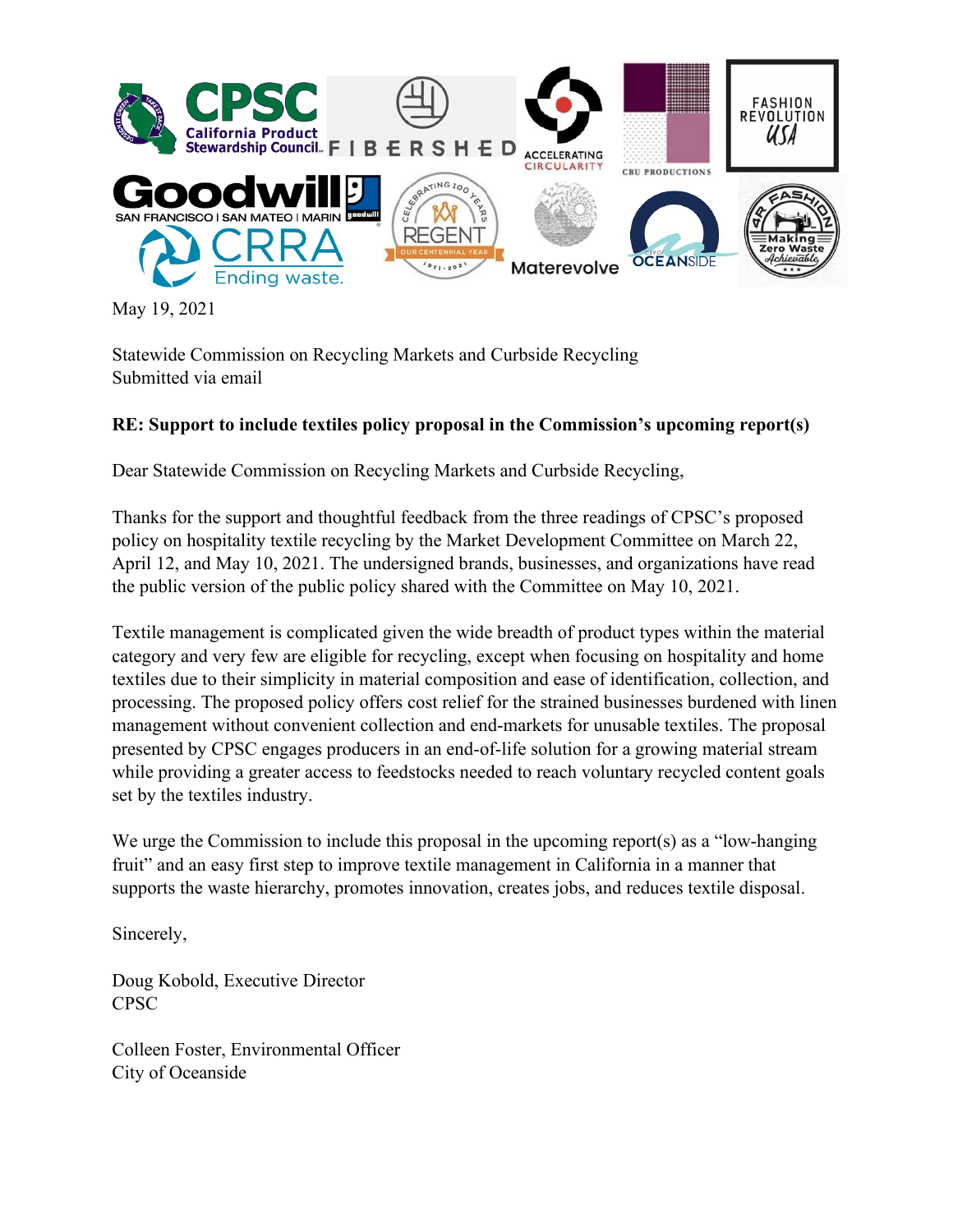Heather Podoll, Partnership and Advocacy Coordinator Fibershed

Alexis Miller Lettis, General Counsel & Director of Sustainability Regent Apparel, Inc

Karla Magruder, Founder Accelerating Circularity

Connie Ulasewicz, Founder CBU Productions Professor Emeritus CSUSF

Tasha Henneman, Chief of Staff, Office of the President Goodwill San Francisco, San Mateo and Marin Counties

Krystle Moody Wood Founder & Principal Consultant Materevolve, LLC.

Nicole Kenney, Circular Materials Consultant

Shana Levy McCracken, MA, Green MBA, Founder, CEO 4R Fashion

Nicholas Brown, Policy Director Fashion Revolution USA

Executive Committee of the Prevention Reuse and Repair Technical Council of CRRA: Jessica Aldridge, Director of Sustainability and Zero Waste Programs, Athens Services Julie Haas-Wajdowicz, Environmental Resource Coordinator, City of Antioch Chrise deTournay Birkhan, Commissioner, City of Berkeley Zero Waste Commission Shana Levy McCracken, Chair of the Prevention Reuse and Repair Technical Council of CRRA

CC: John Davis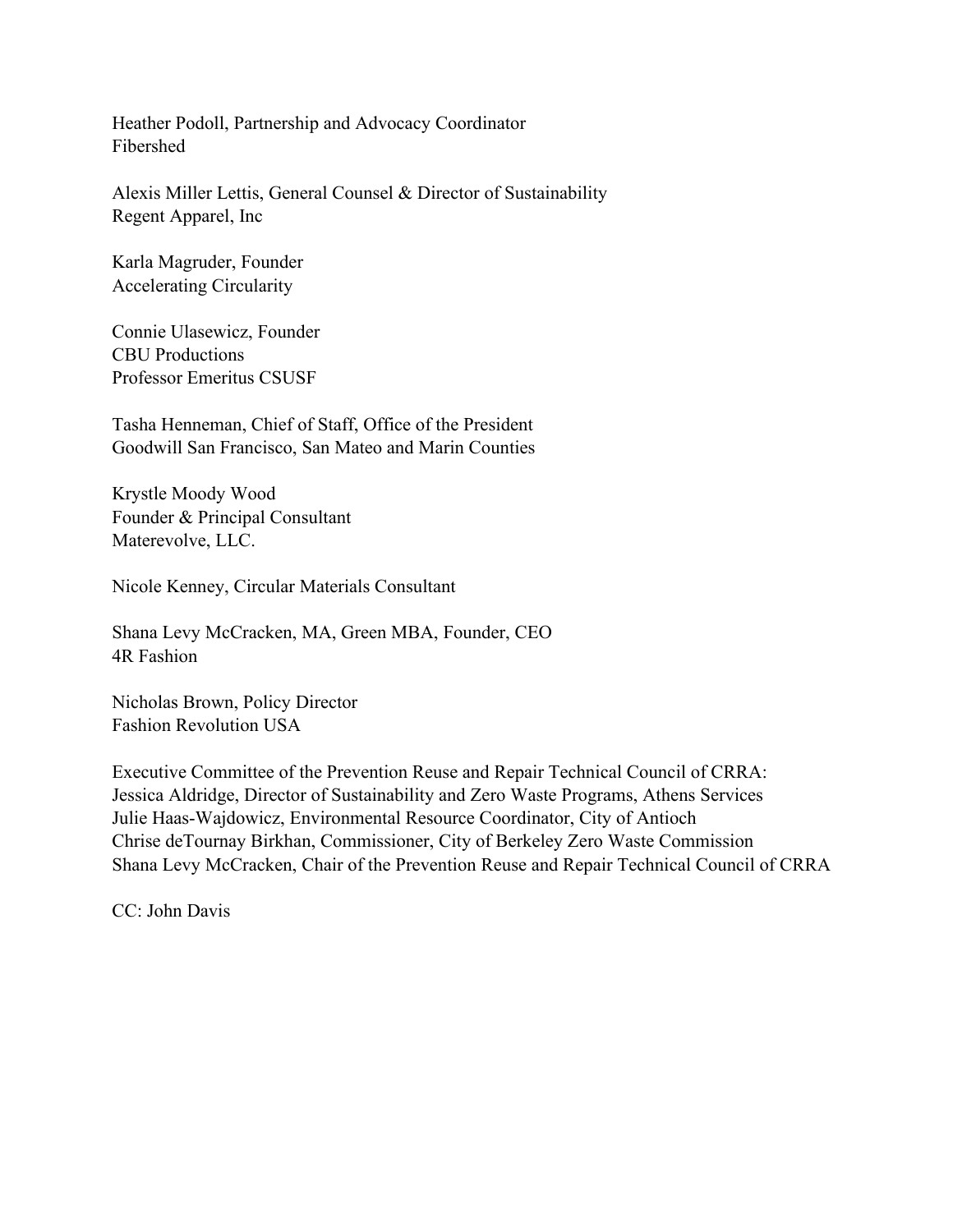Committee Chair: Davis

**Committee:** Market Dev't

**Policy Title / Subject:** *Hospitality Textile Recycling*

**Date(s) before above Committee:** *March 15, April 12, and May 10*

**Date(s) before full Commission:** *May 19*

**Primary Author(s):** *Commissioner John Davis and the California Product Stewardship Council*

**Status:** *First reading at full commission* 

**Background:** Textile recycling is complicated as many fabrics have several blended fiber types and other design additives, such as closures and finishing chemicals, thereby deteriorating the recyclability of these products. Industry leaders have [identified commercial hospitality textiles](https://textileexchange.org/wp-content/uploads/2020/11/2020-Conference-Overview-Report.pdf) as low-hanging fruit and as more [homogeneous fiber](https://cdn.ymaws.com/www.almnet.org/resource/resmgr/Certification/Contact_Hour_Articles/009_HospitalityLinens.pdf) content, with an potential existing collection infrastructure already existing through industrial laundries. Textile recyclers are scoping hospitality textiles as a viable feedstock over clothing, which has more barriers to recycling, such as finishing chemicals, zippers, labels, etc. In September 2020, CPSC hosted a "Textile Stewardship Policy" meeting attended by major brands and industry associations discussing hospitality textiles as "low-hanging fruit", which is aligned with the industry's goals.

In 2018, synthetic clothing and other textiles were the 5th most common material thrown out by single-family households in California. By combining the subcategories of organic textiles (1.1%), synthetic and mixed textiles (1.6%), and shoes, leather, and purses (0.3%), textiles accounted for 3% of California's overall waste in 2018. A recent [characterization](https://www.calpsc.org/product-page/promoting-clothing-reuse-repair-repurposing) of unsellable textiles at a large thrift found 8% to be sheets, towels, fabric window coverings, and other similar products.

Hospitality textiles include sheets, towels, linens, workwear, and interior fabrics, such as mats and fabric window coverings. An [industrial laundry](https://www.cinet-online.com/industrial-laundry/)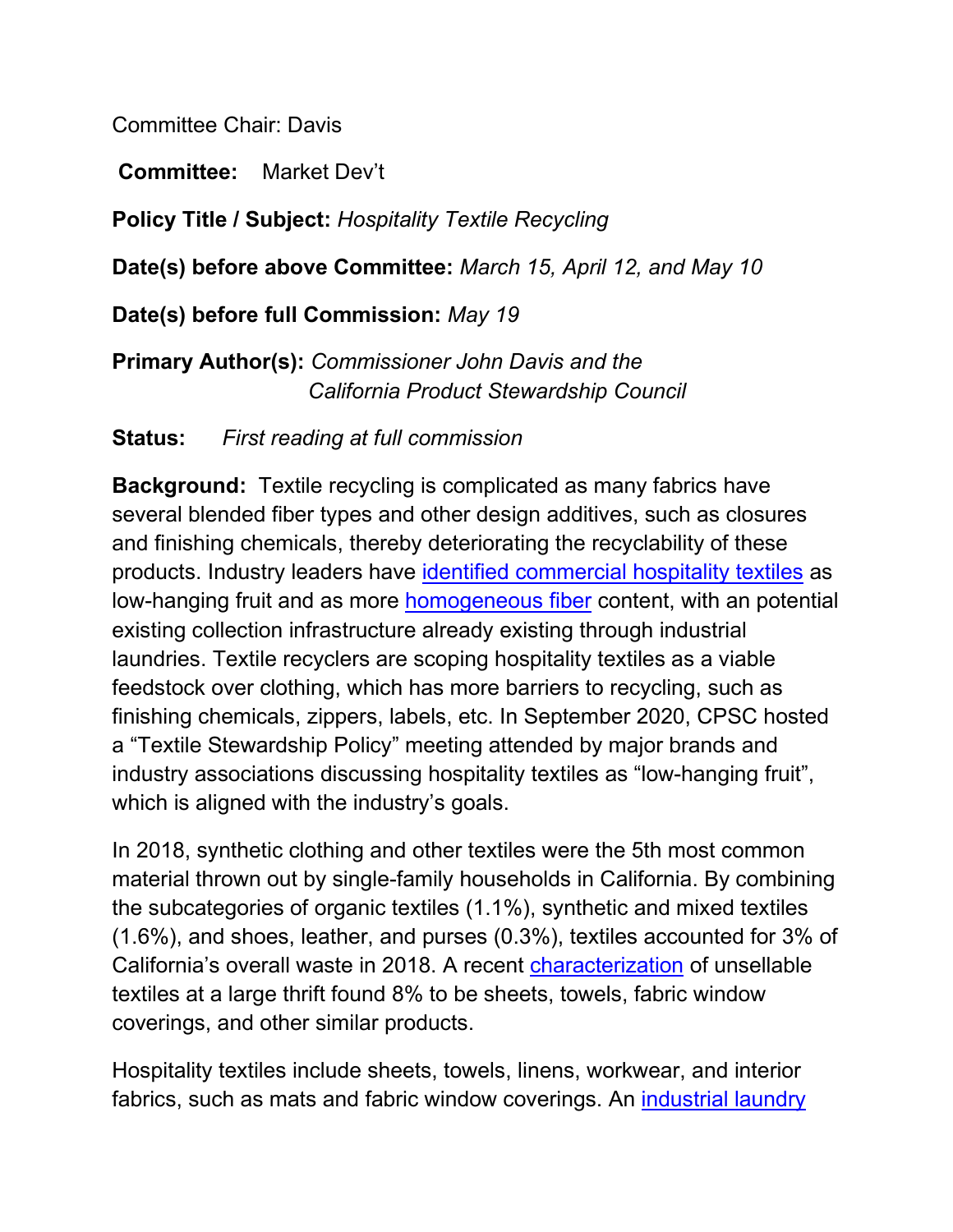can either be an on-premise laundry (OPL) or an independent facility servicing hospitality institutions (restaurants, hotels, and other related industries). Industrial laundries already collect [unusable textiles](https://www.arta1.com/wp-content/uploads/2020/02/ARTA_Poster_3_Recycle.pdf) rejected from use for a [variety of reasons](https://cdn.ymaws.com/www.almnet.org/resource/resmgr/certification/contact_hour_Articles/106_LinenLifeReplacementsRej.pdf) and need help with scaling up collection, sorting, and processing textile products to achieve the highest and best use.

Recycled fiber hospitality textiles will be highly desired as the textile industry as a whole has set voluntary recycled content goals. The Textile Exchange leads a working group for hospitality textiles. The [Home and](https://textileexchange.org/wp-content/uploads/2020/12/HHRT-Summit-Summary.pdf)  [Hospitality Round Table \(H+HRT\) Summit meeting](https://textileexchange.org/wp-content/uploads/2020/12/HHRT-Summit-Summary.pdf) was held virtually on December 10, 2020 and identified textile collection as a priority for 2021.



Figure. A visual representation of what was discussed at the Textile Exchange's Home and Hospitality Round Table Summit meeting held virtually on December 10, 2020. Artist credit: Carlotta Cataldi.

Previous research has shown that more businesses, such as in the medical and tech industry, will be switching to reusable textiles to reduce [linen](https://www.arta1.com/wp-content/uploads/2020/05/AORN-Journal_Surgical-Gown-LCA.March-2020.pdf)  [waste generation,](https://www.arta1.com/wp-content/uploads/2020/05/AORN-Journal_Surgical-Gown-LCA.March-2020.pdf) [GHG impact](https://journal.pda.org/content/early/2018/02/14/pdajpst.2017.007864), and the risk of [supply-chain disruptions,](https://pubmed.ncbi.nlm.nih.gov/28636443/) as seen with [single-use PPE during the COVID-19 pandemic.](https://www.cbc.ca/news/technology/reuse-recycling-hospitals-ppe-1.5936823) As industrial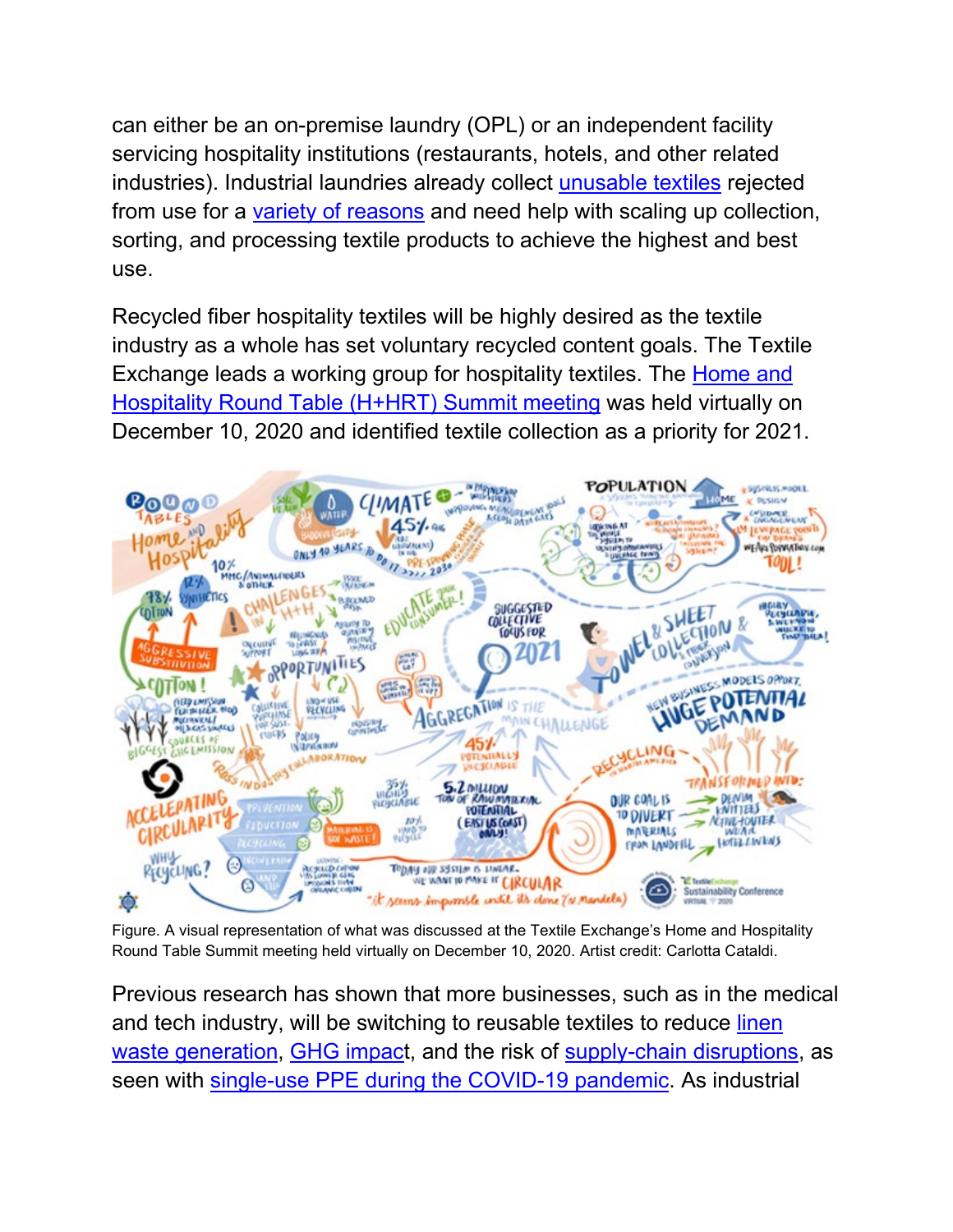laundries grow in clientele and material types that could be washed, producer-funded recycling options provide cost relief for the textiles with no markets for reuse.

On April 14, 2021, an industry funded nonprofit, "Accelerating Circularity", hosted a webinar and featured a "Towel" model they mapped as a realistic example of textile circularity in the US.



# **Towel Model**

٠

#### Modeling & Linking Report Webinar

04/14/2021

Figure. A model showing potential partnerships for a hospitality textile recycling program as presented by Accelerating Circularity on April 14, 2021.

Stewardship programs in California, such as carpet and mattresses, have invested consumer fee money in fiber collection and recycling infrastructure that will be co-beneficial for additional programs coming onboard with similar materials. For example, the mattress stewardship program landfills textiles since with no recycling markets and the California mattress consumer fee should NOT bear the burden of solving the entire problem.

This EPR program for hospitality textiles could be seen as proactive, leveling the playing field, and serve as an accelerator for textile product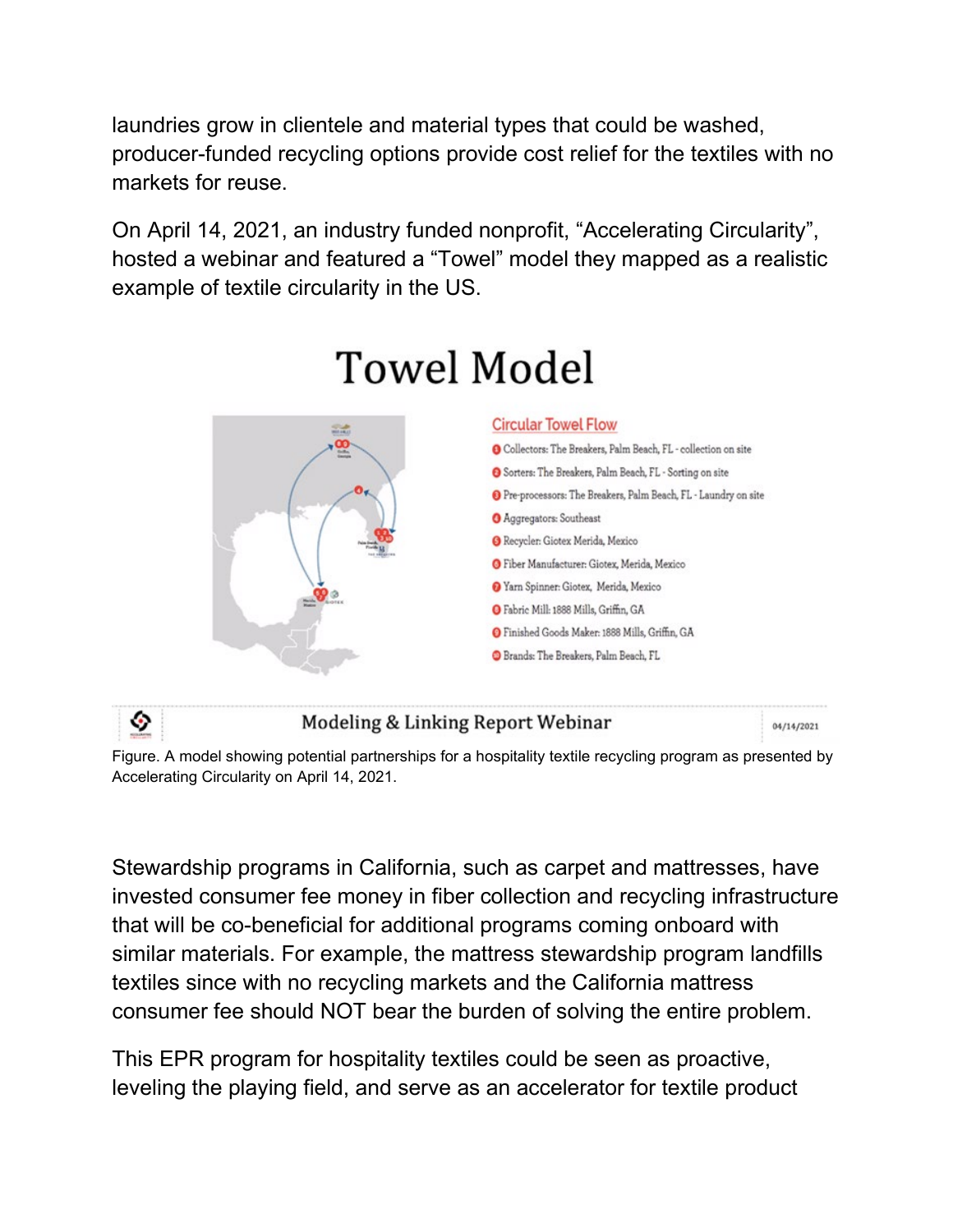design that generate less GHG in fabric production and produce products that can easily be reused, repurposed, or recycled. The hospitality industry already [acknowledges a](https://www.hospitalitynet.org/opinion/4103666.html)n urgent need for climate legislation, focused on reporting and performance. This will help to ensure that the responsibility for improving an environmentally appropriate sustainable supply is shared throughout the value chain, not just falling on government, but also be a responsibility for operators and investors as well.

**Purpose(s):** *Collection, sorting, repurposing, reusing, or recycling unusable hospitality textiles.*

**Would this policy proposal require legislation, or interaction with an agency other than CalRecycle?** *Yes. Legislation required. Interagency interaction with State Licensing Board, CalRecycle, and Public Health.*

**Possible 2021 Legislative Priority?** 2022 would be a good year to introduce. It is in the hospitality industry's interest to separate themselves from garments and accessories and to create their own program for the more recyclable, reusable, and repurposable textile products that are easier to manage.

**Does this proposal require additional funding or changes to resource allocation?** No funding would come from the users of the products (i.e. hotels, restaurants, and other industries), as an EPR program assesses the fee to the manufacturers of the textile products. These fees would be used to fund the operation of a 501c3 nonprofit stewardship program that meets legislated performance goals and transparency requirements. Funds will cover oversight costs. Program costs will reduce as more textile product supply companies progress towards their voluntary recycled fiber minimum-content goals. Textile Exchange's 2030 Strategy: [Climate+](https://textileexchange.org/2030-climate-plus/) sets CO<sub>2</sub> emission reduction goals for producers while identifying preferred fibers, such as organic cotton and recycled polyester, as key switches for success.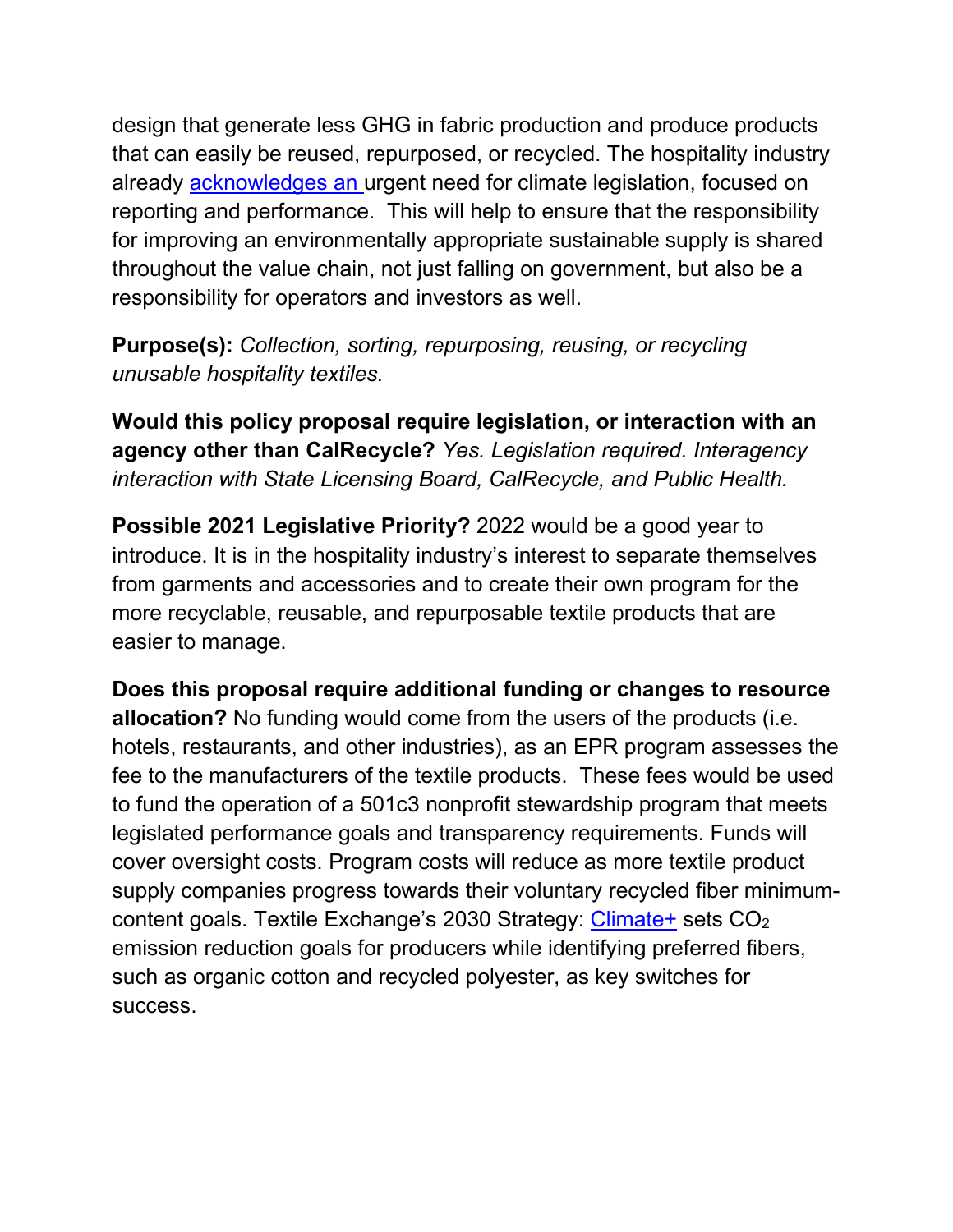## **Proposal(s):**

- Option 1: Add language to:
	- o [C.A. HSC § 104.15.1 Section 118425 \(ARTICLE 3. Common](https://leginfo.legislature.ca.gov/faces/codes_displayText.xhtml?lawCode=HSC&division=104.&title=&part=15.&chapter=1.&article=3.)  [Towels added by Stats. 1995, Ch. 415, Sec. 6.\)](https://leginfo.legislature.ca.gov/faces/codes_displayText.xhtml?lawCode=HSC&division=104.&title=&part=15.&chapter=1.&article=3.)
	- o [C.A. HSC § 104.15.1 Section 118430 \(Article 4. Wiping Rags](https://leginfo.legislature.ca.gov/faces/codes_displayText.xhtml?lawCode=HSC&division=104.&title=&part=15.&chapter=1.&article=4.)  [added by Stats. 1995, Ch. 415, Sec. 6.\)](https://leginfo.legislature.ca.gov/faces/codes_displayText.xhtml?lawCode=HSC&division=104.&title=&part=15.&chapter=1.&article=4.)
- Option 2: Add Article 5 on End-of-life management for textiles.
- Option 3: Introduce comprehensive definition and responsibilities for industrial laundries. Example: [AB 2679 \(O'Donnell, 2018\). Health](https://leginfo.legislature.ca.gov/faces/billTextClient.xhtml?bill_id=201720180AB2679)  [facilities: linen laundry.](https://leginfo.legislature.ca.gov/faces/billTextClient.xhtml?bill_id=201720180AB2679)

Add to the HSC regulations cited above. On or before January 1, 2025 all permitted industrial laundry facilities will offer segregated textile products for recycling to their commercial customers.

Collection entity: An industrial laundry can either be an on-premise laundry (OPL) or an independent laundry company servicing large institutions (restaurants, hotels, hospitals, industries) that require a constant flow of clean linen, work wear or uniforms. Industrial laundries can serve as the primary collection sites for their own materials and other sources of covered products, such as thrifts or uniform retailers.

Covered products: Work staff wearing apparel, underclothing, bedding, bedclothes, rags, or towels. Could be expanded to include all other interior fabrics, such as mats and fabric window coverings laundered at industrial laundries. Other potential products, not included in original statute definition, could be robes and duvets.

Responsible producers: Manufacturers of covered products selling covered products into California will pay into the Stewardship Organization(s). Not many hospitality textile brands overlap with consumer garment brands and therefore might not be widely recognizable brands.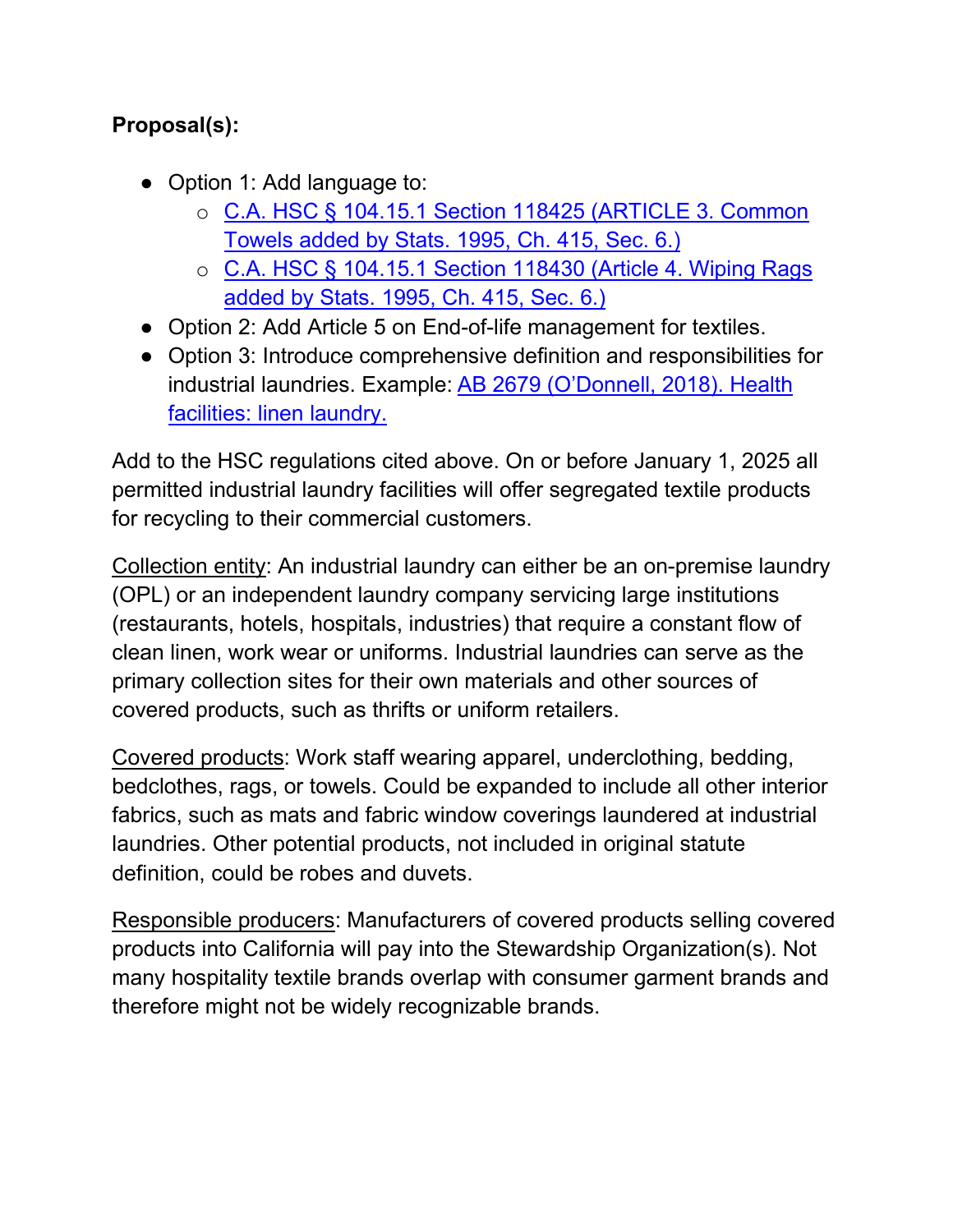Funding mechanism: All responsible producers/manufacturers will pay modulated fees based on:

- 1. Lower fees for both mono-fiber textiles and 100% natural fibers.
- 2. No fees for producers that:
	- a. Use California-sourced natural fibers that are not treated with chemicals on the DTSC's Candidate Chemicals [list,](https://dtsc.ca.gov/scp/candidate-chemicals-list/)
	- b. Use natural fibers on the USDA organic natural fibers list, or
	- c. Are B-corps with a takeback program that includes repair/reuse.
	- d. No fees for reusable diaper companies.
- 3. Phase-in higher post-consumer minimum recycled content, starting at 15% by 2030 and increasing regularly thereafter.

Fees paid on the covered products into a stewardship organization (SO) that carries out the program requirements (payment amounts determined in SO Plan) will be used to support industrial laundry facilities to collect and sort hospitality textiles for reuse, repair, and recycling from other laundries, thrift stores, and MRFs. Resident collection conveyed through thrifts and other curbside options. The SO must be a 501(c)3 with at least one repair representative and one thrift store representative on the board. Funding to cover collection, transportation, sorting, repair and other recycling.

Convenient access standard: Designate industrial laundries to pool materials from other designated collection locations, such as other laundries, thrift stores, and other reuse organizations to send textiles for reuse and recycling.

Performance standards: Sort textiles no longer suitable for their initial intended purposes. Industrial laundries must prioritize reuse and repurpose over recycling by working with community partners, such as SPCA for animal use of sheets and towels.

Financial Incentives provided to:

1. Retailers and users of this product will receive financial incentives by reducing their disposal costs for unwanted textiles and providing free access to recycling collection. Green design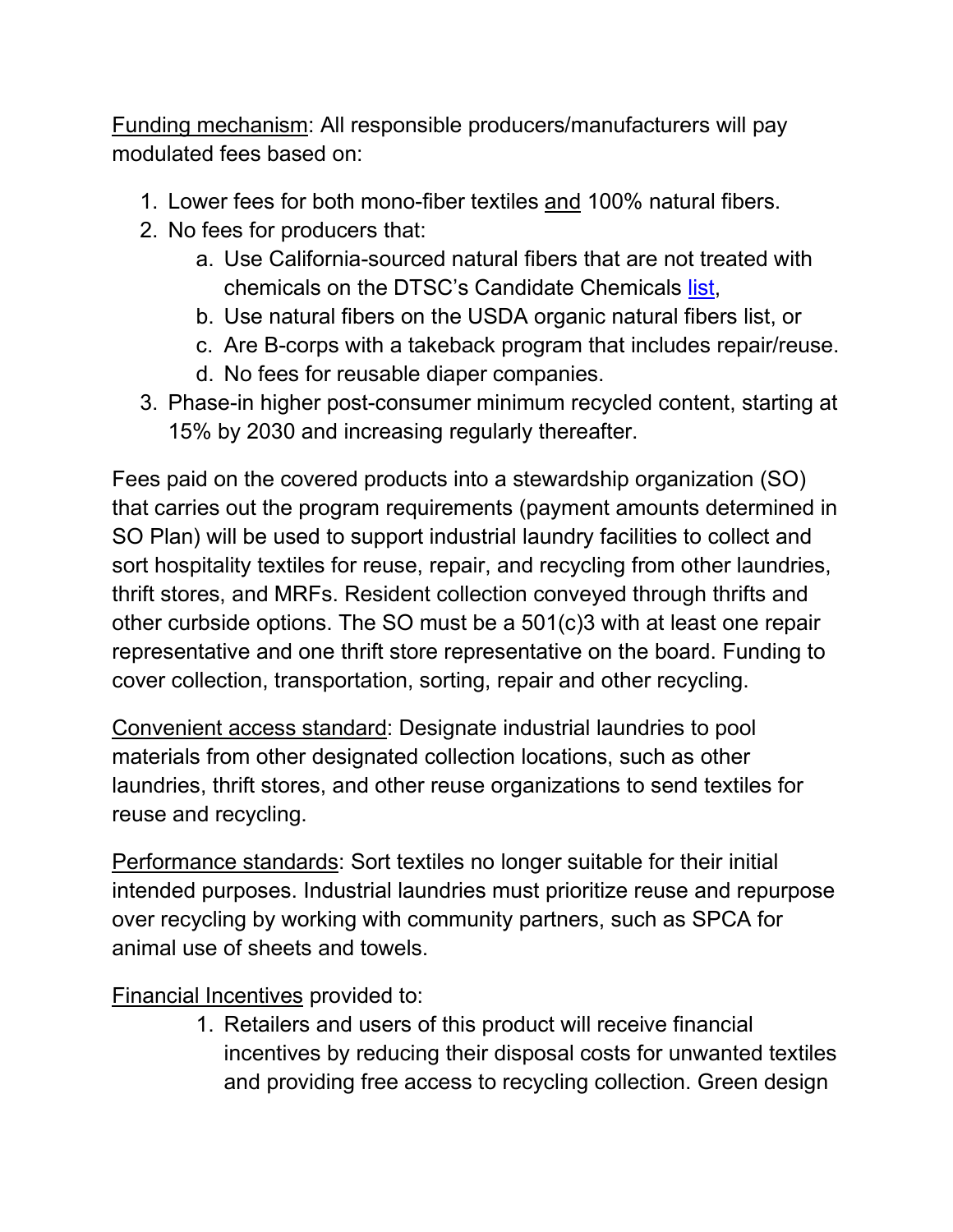will be incentivized by charging producers of those products little to no assessments and the SO Plan will develop grants and subsidies to incentivize green purchasing.

- 2. Inbound transportation from other textile generating locations to the designated collection site at an industrial laundry.
- 3. Consolidation at designated industrial laundries collecting covered products for recycling/reuse and the costs of microfiber filtration devices. This is the first example of producer responsibility for microfiber prevention in policy, an important precedent to set.
- 4. Transportation for reusable textiles to the most environmentally preferable processors, such as a repair service that may be further away, but should be prioritized over recycling.
- 5. Support pre-processing and processing costs to repair, repurpose, or recycle covered products.
- 6. Transportation for recyclable textiles to most environmentally preferable processors.
- 7. No funds for recycling without technology disclosure. Follows current state recommendations for preferred recycling technologies as prescribed by CalRecycle.

Annual Reporting: SO should report to CalRecycle annually the list of participating producers, eligible recyclers and processors, volume of collected textiles sorted by product type (sheets, towels, uniforms) and fiber content (cotton, polyester, blend), and reasons textiles were recycled. SO will also report volume diverted into reuse or repurposed uses.

This proposal is a great first step to carve out the recyclable and reusable textiles from less recyclable garments and provide a platform for cross sector collaboration and collective purchasing power. A program providing a large volume of clean homogenous textiles will attract recyclers and other enterprises using these textiles for new products to site in-state.

**Related Issues:** *Textile Recycling, Industrial Laundry*